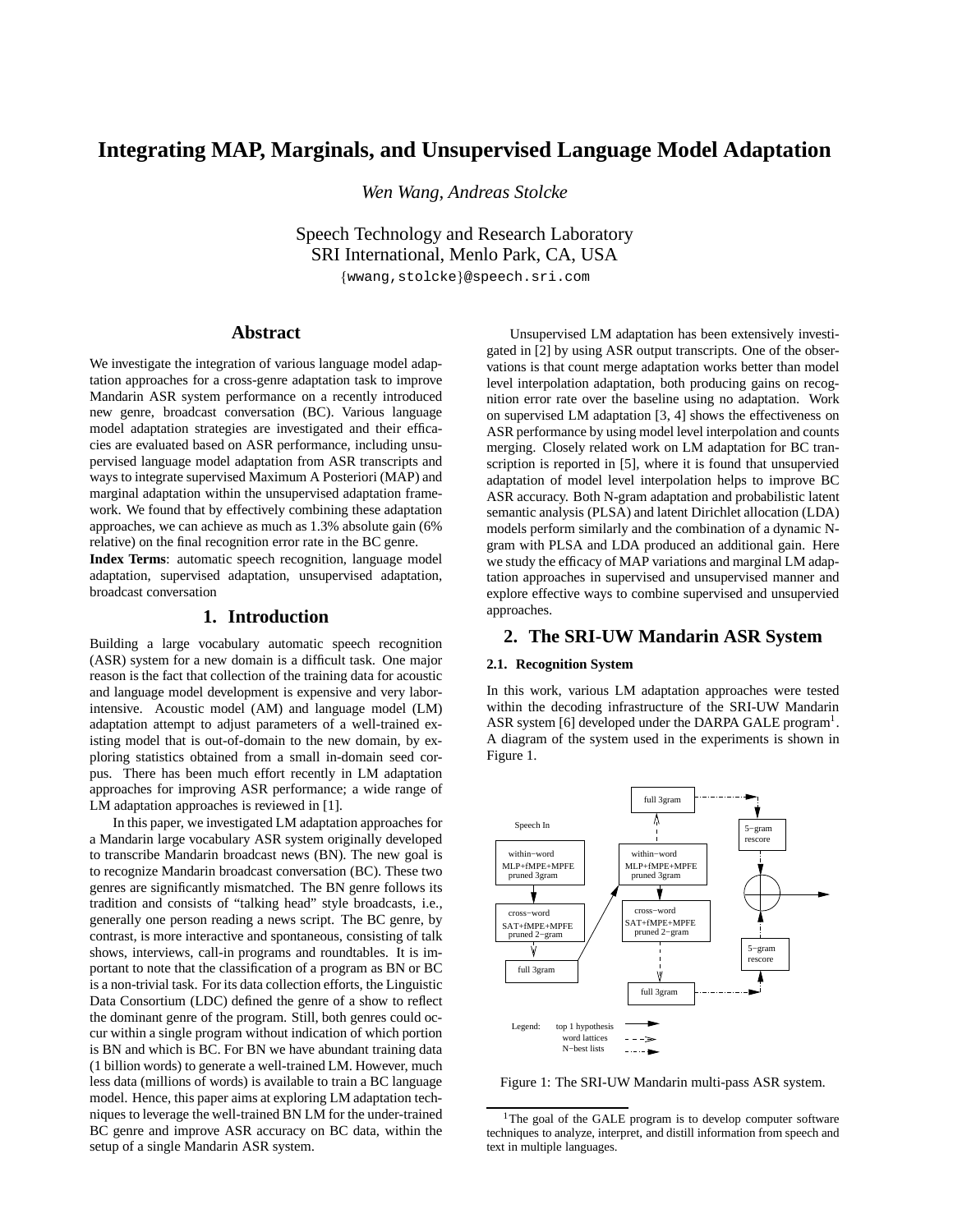Acoustic models were trained on 465 hours of audio data, including LDC Mandarin Hub4 training data, Mandarin TDT4 broadcast audio with closed captions filtered by flexible alignment [7], and data released in the first two quarters of the DARPA GALE program. Two sets of models were trained: one was a crossword triphone speaker-adaptive training (SAT) model based on MFCC+pitch front-end 42-dimensional features, trained using fMPE and MPE; the second model was similar except it used MFCC+pitch+MLP 74-dimensional features without SAT normalization, and within-word triphones. More details of the model training can be found in [6].

The LM training corpora comprised 1 billion words, including transcriptions of the acoustic training data, text corpora available under the GALE program, and 130M words of Web data. We used a unigram maximum likelihood based word segmentation algorithm [8] to segment the training text into multicharacter words. In the baseline system, two large 5-gram LMs were developed for N-best rescoring: a pruned, modified Kneser-Ney smoothed word 5-gram LM interpolated with two class-based 5-gram LMs, and an unpruned 5-gram LM smoothed by deleted interpolation.

As shown in Figure 1, the two acoustic models were each applied twice in four decoding passes in an interleaved way: after the first pass, the remaining three passes performed adapted decoding based on hypotheses generated from the previous pass. The last two passes generated N-best lists, which were rescored by the 5-gram LMs mentioned earlier. A characterlevel confusion network combination was then applied to the two sets of N-best lists to produce the final recognition results.

#### **2.2. Language Model Training**

Under the GALE program, there are two genres of broadcast audio, broadcast news (BN) and broadcast conversation (BC). Compared to the BN genre, BC is a recently introduced genre, with much less available training data. Hence, in this work, we focus on adapting the much better-trained BN-LM to the BC genre. Note that there may be overlap between BN and BC content in a particular audio file and LDC's classifications of a source program as BN or BC is meant to reflect the dominant genre. In this way, the transcripts released by LDC for the GALE program are labeled as belonging to the BN or BC genre. We used these labels to separate LM training data into two subsets, for training two genre-specific LMs, namely, BN-LM and BC-LM. In addition, we added the Mandarin conversational telephone speech (CTS) ASR system LM training data described in [9], including 1M word acoustic transcripts and 300M word Web downloaded conversational style and topic related data. The BN-LM training data sources hence include HUB4 1997 Mandarin BN acoustic transcripts, LDC Chinese TDT2, TDT3, TDT4 corpora, GALE Year 1 Quarter 1, 2, and Interim releases of BN audio transcripts, Multiple-Translation Chinese Corpus parts 1, 2, and 3, Chinese Gigaword corpus, Web downloaded BN transcripts and newswire text, and the CTS training data mentioned earlier. In total, BN-LM training data comprised 1,170M words. The BC-LM in-domain training data sources include GALE Year 1 Quarter 1, 2, and Interim releases of BC audio transcripts (3M words in total) and Web downloaded BC data (2M words in total), thus 5M words in total. Since the Web downloaded BC data is noisy, we used only the LDC released BC transcripts as the in-domain seed corpus for LM adaptation, denoted *BC-A*.

All LMs trained in this work used a 60K word vocabulary. The baseline BN-LM and BC-LM were trained using modified Kneser-Ney smoothing. The baseline LMs used in our ASR system were mixture models built by linearly interpolating the BN-LM and the BC-LM with weights optimized on a 100K-word heldout data set (denoted lm-tune) randomly sampled from the BN and BC training data, with 50K words each from BN and BC. Data sharing the same months with the dev06bn test set (a superset of the eval04 test set used in this work for testing BN decoding performance) and the same week with dev05bcm (the BC test set) were excluded. Interpolation weights are optimized to maximize the held-out data likelihood, using an expectation-maximization algorithm.

# **3. LM Adaptation Methods**

We use  $P_{BN}(w|h)$  to denote the conditional probability of word w based on history h estimated for the BN-LM,  $P_{\text{BC}}(w|h)$  for the BC-LM, and  $P_{BN-adapted}(w|h)$  for the conditional probabilities according to the adapted BN-LM.

### **3.1. The Basic Unsupervised Language Model Adaptation**

As described in Section 2.2, a baseline set of N-gram mixture LMs (for bigram, trigram, and 5-grams) was trained for the baseline ASR system. To perform the unsupervised language model adaptation, we first run the baseline ASR system to generate first-pass decoding hypotheses, and then optimize the linear interpolation weight  $\lambda$  between BN-LM and BC-LM based on the maximum likelihood criterion. The adapted mixture model probabilities are as follows:

$$
P(w|h) = \lambda P_{\text{BN}}(w|h) + (1 - \lambda)P_{\text{BC}}(w|h)
$$
 (1)

#### **3.2. LM adaptation with unigram constraints**

Kneser et al. [10] developed an approach to adapt the welltrained background LM (in our case, the BN-LM) as close as possible to the background estimates while constraining them to respect the unigram probabilities estimated from an in-domain seed corpus. That is, the unigram marginals are used to restrict the allowed adaptive N-grams:

$$
\sum_h P_{\rm BN-adapted}(h) \cdot P_{\rm BN-adapted}(w|h) = \hat{P}_{BC-A}(w)
$$

where  $P_{BC-A}(w)$  denotes the smoothed unigram probability estimated from the BC adaptation subset data BC-A. This adaptation method is an optimization procedure looking for

$$
P_{\text{BN-adapted}}(*|*) = \underset{P(*|*)}{\operatorname{argmin}} \sum_{h} P_{\text{BN-adapted}}(h)
$$

$$
\cdot D(P(*|h)||P_{\text{BN}}(*|h))
$$

where  $D$  is relative entropy. After some approximations [10], the adapted LM is computed as

$$
P_{\rm BN-adapted}(w|h) = \frac{\alpha(w)}{Z(h)} \cdot P_{\rm BN}(w|h)
$$

where

$$
\alpha(w)=\left(\frac{P_{\rm BC-A}(w)}{P_{\rm BN}(w)}\right)^{\beta}
$$

and  $Z(h)$  is a normalization factor computed as

$$
Z(h) = \sum_w \alpha(w) \cdot P_{\rm BN}(w|h)
$$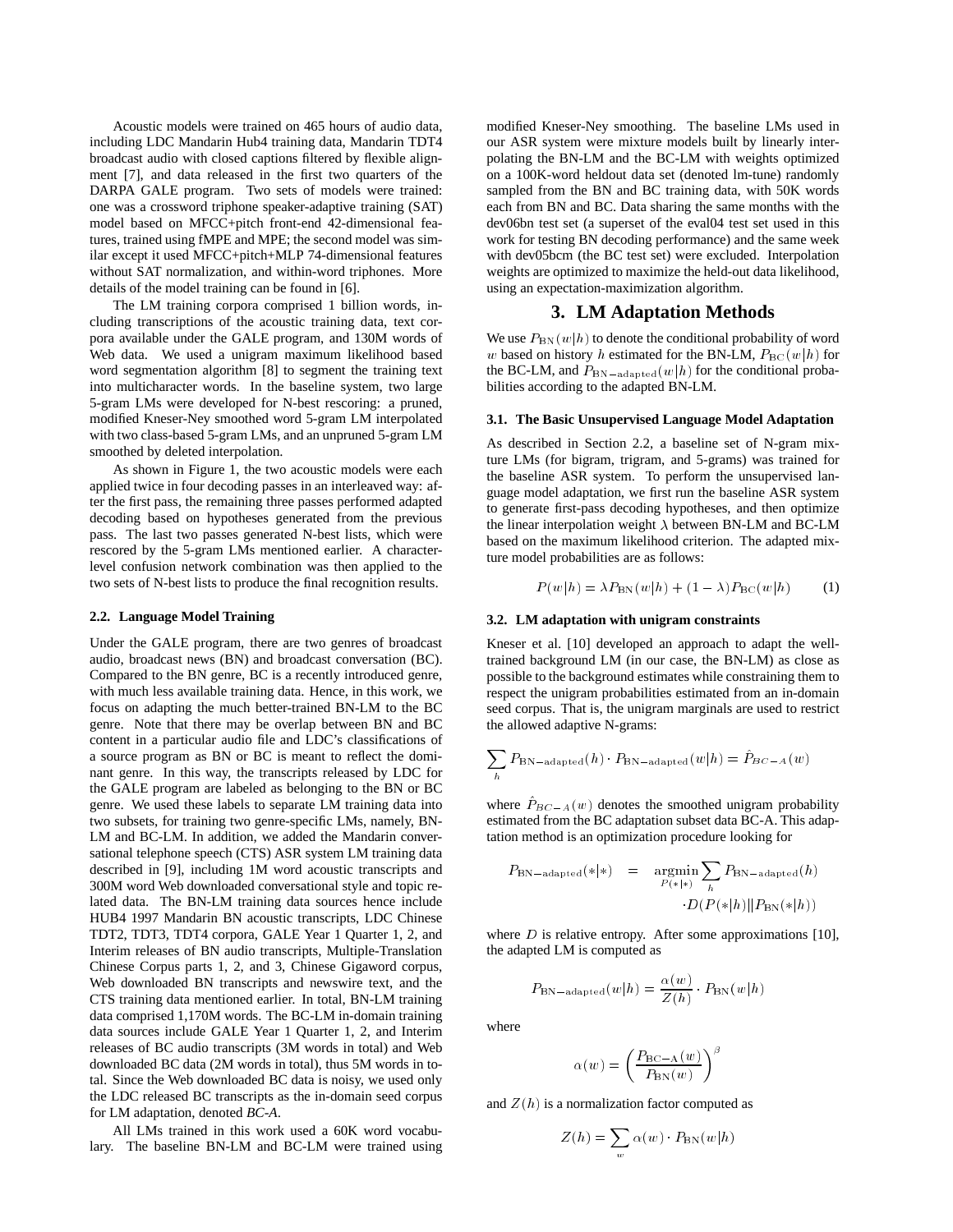The unigram marginals can be estimated from manual transcripts from in-domain data or from ASR recognition output. In this work, we investigated the effectiveness of both variants. We denote the former supervised unigram marginal adaptation and the latter unsupervised unigram marginal adaptation. In this work,  $\beta$  is chosen as 0.5.

## **3.3. MAP LM adaptation**

### *3.3.1. MAP-1 adaptation*

We investigated two variations on Maximum A Posteriori (MAP) adaptation in this work. In the first approach, denoted *MAP-1*, we explore the fact that the BN LM training data is in general heterogeneous and could be partitioned into different subsets based on their collection sources/domains. Each subset could make different contributions to the final adapted BN-LM based on their distributional similarity to the BC-A seed corpus. The procedure for MAP-1 adaptation can be represented as follows:

- Split the BN-LM training data into  $K$  subsets based on their collection sources (e.g., TDT, GALE-bn, newswire, etc.);
- Compute

$$
C(w,h)=\sum_{i=1}^K \lambda_k(w,h)\cdot C_k(w,h)
$$

where  $C_k(w, h)$  is the counts of N-gram  $(w, h)$  appearing in the  $k^{\text{th}}$  subset, and

$$
\lambda_k(w,h)=\log(\frac{P_{\mathrm{BC-A}}(w,h)}{P_k(w,h)})^{\alpha}
$$

 After counts are merged, the adapted BN-LM is estimated using a certain smoothing strategy.

Note that after this count merging method, the counts are not necessarily integers and hence any smoothing algorithm that relies on counts of counts (such as Kneser-Ney or Good-Turing) does not apply. Consequently, for MAP adaptation investigated in this paper, we apply the Witten-Bell smoothing in a backoff structure. In this approach,  $\alpha$  is a smoothing constant that needs to be chosen empirically. We used a cross-validation based approach by first partitioning the BC-A data set into six equalsized partitions and for each iteration, hold one partition as the test set and the rest as the adaptation data set (i.e., substituting BC-A in the above formula). We tested  $\alpha$  values from 0 to 10 with step size 0.5. We combine counts and estimate LMs as illustrated above and test the perplexity of the adapted LM on the test set. We observed that with an increasing  $\alpha$ , the perplexity on the adaptation data set always decreases, while the perplexity on the test set is a concave curve. The optimal  $\alpha$  for each fold is hence selected as the value minimizing adapted LM perplexity on the test set and the final  $\alpha$  for this task is the average of these fold-specific  $\alpha$  values.

#### *3.3.2. MAP-2 adaptation*

We also investigated the more standard MAP adaptation approach, denoted *MAP-2*. Under this approach, N-gram counts from the BN training data and BC-A are combined and the adapted BN-LM is estimated as follows:

$$
\hat{P}(w|h) = \frac{C_{\rm BN}(h, w) + \tau C_{\rm BC-A}(h, w)}{\sum_{w'} C_{\rm BN}(h, w') + \tau \sum_{w'} C_{\rm BC-A}(h, w')}
$$

Then the final adapted BN-LM is computed using Witten-Bell smoothing on  $\hat{P}(w|h)$  within a backoff structure. In this work, we chose a single  $\tau$  value for all states h in the model, following [2].

# **4. Experimental Evaluation**

The LM adaptation evaluations were conducted on a BC test set, dev05bcm (3 hours, 27K words, 5 shows) and a BN test set, eval04 (1.3 hours, 11K words, 3 shows). As shown in Figure 1, the first pass decoding used a within-word MFCC+MLP fMPE+MPE trained acoustic model and a pruned trigram LM, built as a mixture of BN-LM and BC-LM statically interpolated with weights optimized on lm-tune. In the unsupervised adaptation framework, the first pass decoding hypotheses were used to dynamically compute the interpolation weights between BN-LM and BC-LM and mixture models were rebuilt with the new weights (bigram and trigram LM for lattice generation and lattice expansion, and the 5-gram word LM used in N-best rescoring). Note that all 5-gram class-based LMs and the unpruned deleted-interpolation LM were not adapted in this work. We compared the effect of updating all mixture LMs and redecoding from scratch versus only using updated mixture 5-gram LMs during rescoring. The results are shown in Table 1.

As can be seen, unsupervised adaptation of BN-LM and BC-LM improved the final character error rate (CER) on bcdev05m by 0.7% absolute if all LMs were updated, while adapting only the rescoring 5-gram LM gave only 0.3% gain, suggesting that the earlier LM adaptation is performed, the more passes in the system can benefit from better hypotheses for acoustic model adaptation and better lattice generation, with consequently bigger impact on final system performance. Also, we observed that LM adaptation did not improve the CER on the BN test set, which is consistent with our hypothesis that the BN-LM is trained on a relatively sufficient amount of data and adaptation therefore does not improve it further. In the following experiments, we focus on examining the performance of LM adaptation techniques only on the BC test set. In Table 1, on the BC test set, we also observed that computing the dynamic interpolation weights at the show level instead of on the whole test set level produced a small gain, suggesting that even within one test set, shows vary as to their "BC-likeness".

Table 1: CERs for BC and BN test sets between adapting all LMs and redecoding from scratch versus adapting only the rescoring 5-gram LM. "Set" means that the dynamic interpolation weights were computed on the first pass decoding hypotheses of the whole test set, while "Show" means that the interpolation weights were computed on the first pass decoding hypotheses for each show in the test set.

| <b>Test Set</b>         | <b>BN CER</b> |      | <b>BC CER</b> |      |
|-------------------------|---------------|------|---------------|------|
|                         | <b>Set</b>    | Show | Set           | Show |
| Baseline (static)       | 12.4          |      | 21.9          |      |
| Adapt 5-gram only       | 12.4          | 12.4 | 21.7          | 21.6 |
| Adapt all LMs, redecode | 12.5          | 12.4 | 21.5          | 212  |

Table 2 shows the results of applying unsupervised and supervised adaptation on the BN-LM using unigram marginals and then dynamically interpolating the adapted BN-LM and the BC-LM within the unsupervised adaptation framework. Note that all LMs were smoothed using the modified Kneser-Ney method. The "+" sign between two LMs in the first column of